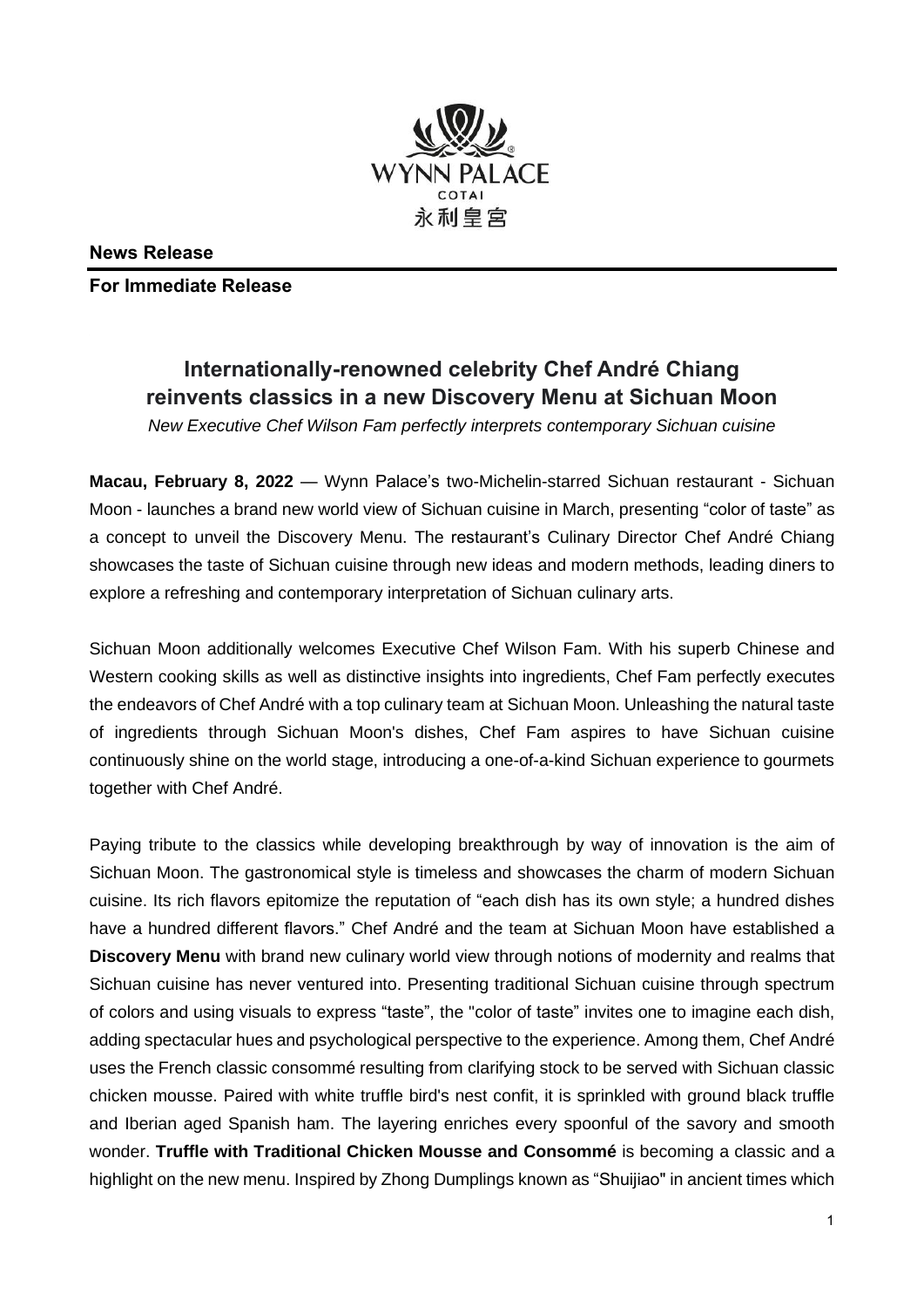

is famous for its sauces, Chef André analyzed eight different selections in his sauces, deconstructed and enhanced them layer by layer, then pairing them with Japanese lobster sashimi marinated with "Ma La" spicy sauce. Together with potato soufflé stuffed with cold tofu, **"Ma La" Lobster "Zhong Dumpling"** presents the essence of Zhong Dumpling - numb, spicy, fresh and fragrant- in an innovative way. Through the colors of flavors, guests can envision the complexity and variations arranged and get a feeling of the origins and transitions of flavors in Sichuan cuisine.

Sichuan Moon further launches a quintessential **Classic Menu** that retains the traditional characteristics of Sichuan cuisine and must-try unique signature dishes of the restaurant, which includes **Peppercorn Flavored Duck Foie Gras and Mushrooms Royale**, **Secret Recipe - King Crab Leg,** revamped **Signature Snack**, **Burnt Scallop with Green Chili** and **Masterpiece Ma-Po Tofu**. These traditional dishes reflect classics in an innovative manner, so that guests can rediscover them again. Chef André also came up with new desserts for the **Classic Menu- Reinvented Classic Dessert and Fermented Rice Koji Ice with Osmanthus Snow.** Indeed, guests can explore the gastronomic history and culture of Sichuan through a journey of the province's cuisine at Sichuan Moon.

While Chef André designed **Classic Menu** and **Discovery Menu** by combining Sichuan and international high-quality seasonal ingredients, Wynn's team of professional sommeliers and tea masters carefully match each dish with rare brews and tea, showcasing the elegance and sophistication of Sichuan cuisine. The team of Sichuan Moon tea masters strives to heighten the experience to perfection through carefully selecting material elements of tea culture such as tea leaves, water, charcoal, pots, and utensils, providing guests with a variety of precious teas from all over the country. Among them **Agarwood Pu Erh**, which is known as "the first of all fragrances," **Signature Pipachá** with port wine aroma that aged in Niepoort port 'pipas' of Portugal. Chef André also selected pure water from the Mount Gongga glacier- which has the highest altitude in Sichuanto brew various kinds of tea, enhancing their nuances and elegance. While delighting in the pleasure of tea, guest can enjoy art performances from the tea master, relishing the exclusive taste experience.

For dining enquiries and reservations at Wynn Palace, please call (853) 8889 3663. For more details, please visit <http://www.wynnpalace.com/en/> or call (853) 8889 8889.